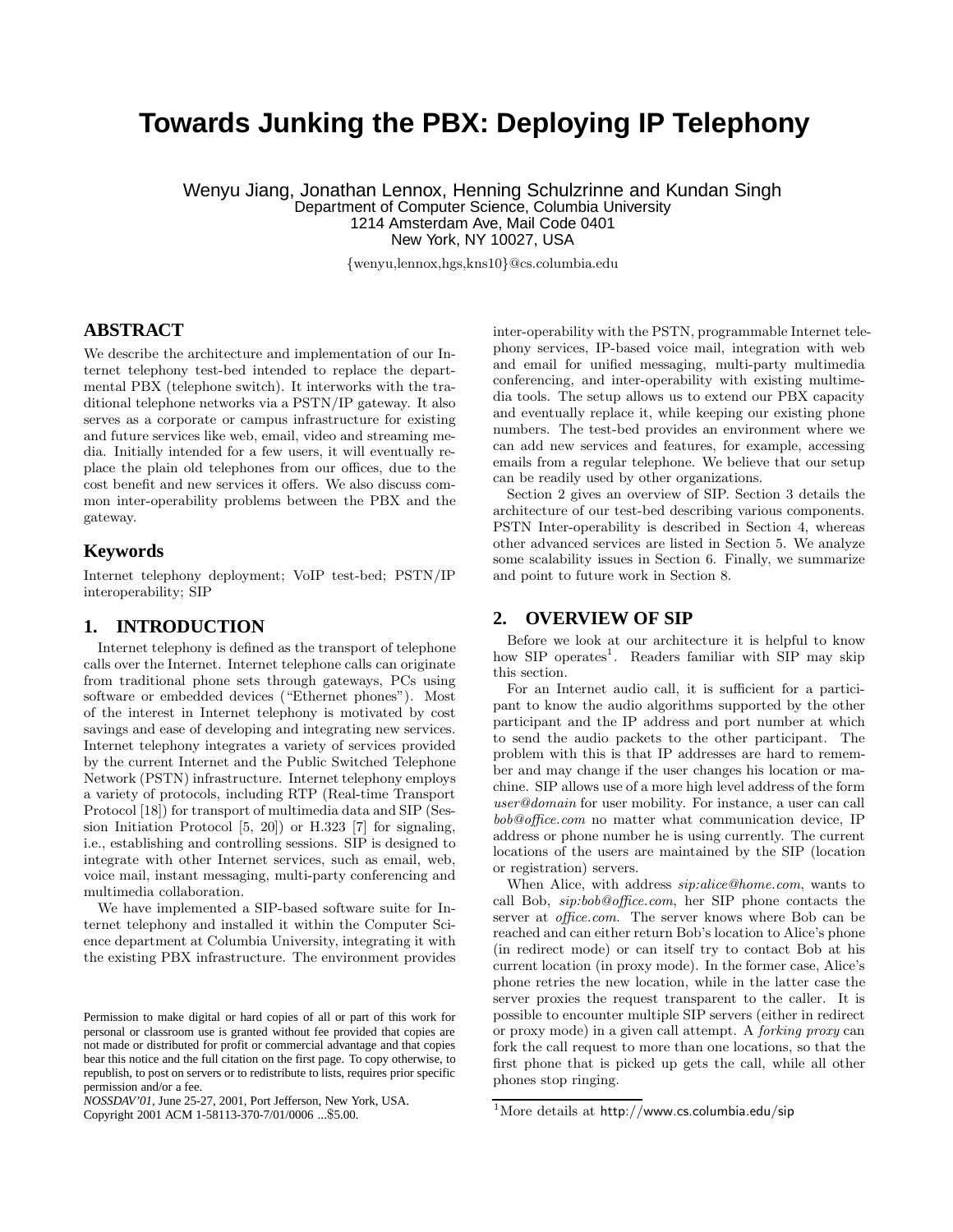

**Figure 1: Architecture**

SIP calls can also use "tel" URLs that identify E.164 telephone numbers [25], for example, tel:+1-212-555-1234.

The list of supported audio and video algorithms and the transport addresses to receive them are described using Session Description Protocol (SDP [4]), carried in SIP requests and responses.

# **3. ARCHITECTURE**

#### **3.1 Components**

Fig. 1 shows the architecture and interaction among the components of our test bed.

- **SIP server:** sipd is a SIP proxy, redirect and registration server.
- **SQL database:** sipd uses the MySQL [13] database for storing the current network addresses and phone numbers where the user can be reached. The database also stores other per-user information related to voice mail and conferences.
- **PSTN gateway:** A Cisco 2600 router with SIP/PSTN capability is connected to the departmental telephone switch (PBX) with a T1 trunk and to the department LAN.
- **User agents:** SIP user agents (SIP UAs) allow users to interact with the system over an IP connection. They

can be either hardware (Ethernet phone) or software based. Our e\*phone [8] is an example of an Ethernet phone, whereas sipc [9] is software running on workstations and PCs. We also use Ethernet phones from Cisco, Pingtel and 3Com in our test bed.

- **Media server:** rtspd is our general-purpose streaming media server, which we use for the storage and delivery of announcements and voice mail messages [24].
- **Unified messaging:** sipum is a centralized answering machine and voice mail system [24] that uses rtspd for storing announcements and messages.
- **Conference server:** sipconf is a centralized audio/video conference server [22].
- **SIP-H.323 translator:** sip323 is a signaling gateway [23] between SIP and H.323. H.323 [7] is ITU-T's standard for multimedia conferencing over any packet based network. sip323 integrates popular H.323 clients such as Microsoft NetMeeting into a SIP infrastructure.

#### **3.2 User Database**

The SIP server and the SQL database form the core of the infrastructure, while the other components can be selectively enabled or disabled. For example, if an installation does not intend to use NetMeeting, it does not need sip323.

Every user of the system is given a unique identifier of the form user@domain, also called a canonical user identifier.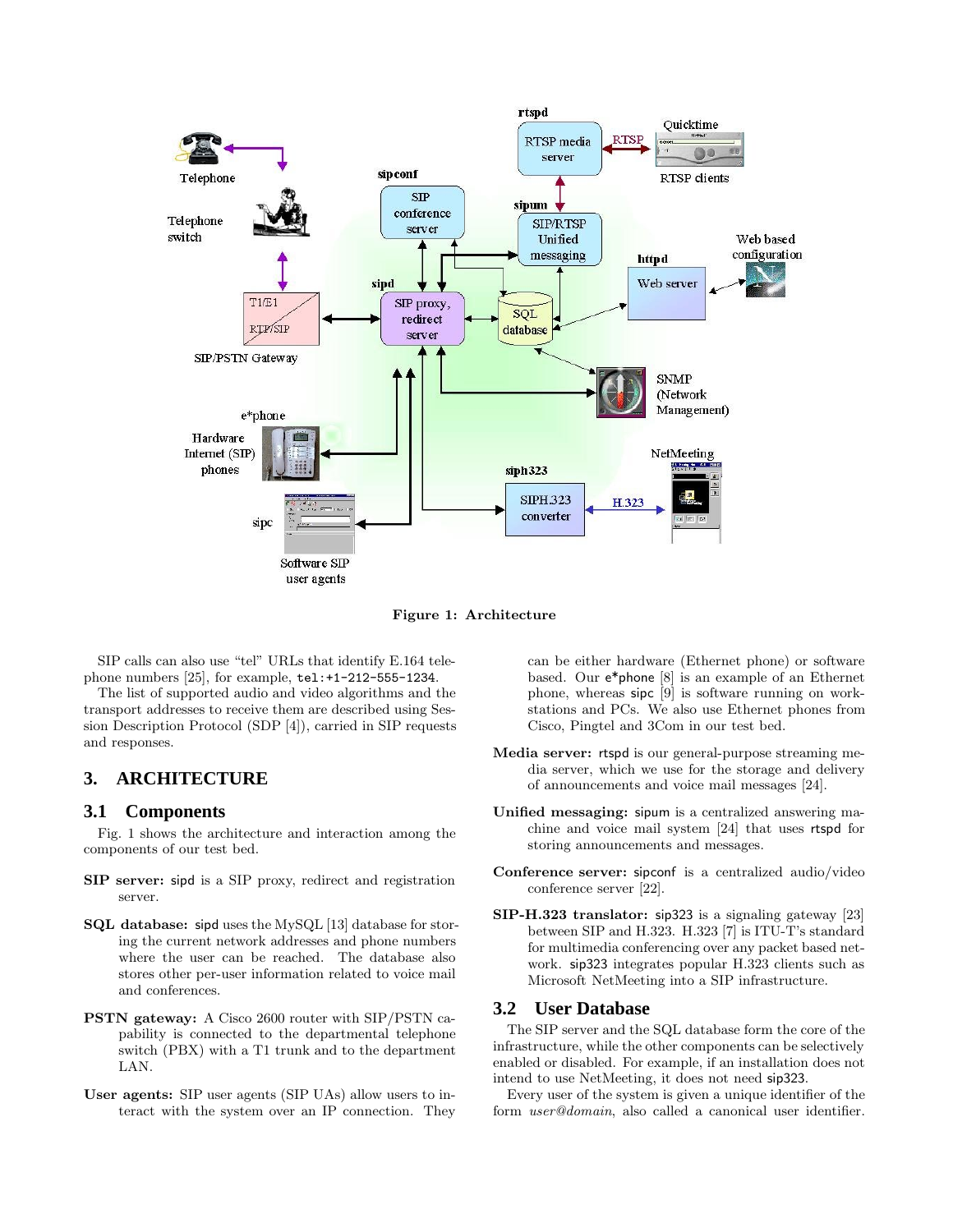sip:Bob.Wilson@erlang.cs.columbia.edu



**Figure 2: Canonicalization, authentication and routing for a call**

Although all the local identifiers are user@cs.columbia.edu, the domain portion in the identifier allows for unique identification and authentication. Generally, users are assigned their email address as SIP identifiers. However, our system can also operate in "portal" mode, where a new identity is created specifically for SIP calls.

User accounts are created and managed through a web page. Users can alter their profiles such as password, authentication mechanism, or voice mail notification format. The user information is stored in the SQL database as the Primary User Table and indexed by the user identifier. The system distinguishes between regular users and administrators, in terms of access privileges.

There are other tables in the MySQL database. For instance, the contacts table stores the current locations of the registered users, which can be updated from the web page or by the SIP phones using SIP registration. It also contains the expiration time until which the location information needs to be refreshed, the preference value to sort multiple registered locations for the same user, and the action parameter to redirect or proxy an incoming call for this user. The alias table stores aliases and nicknames of all users.

#### **3.3 Incoming Calls**

An incoming call is processed as shown in Fig. 2. Here, the user sip:alice@cs.columbia.edu calls sip:Bob.Wilson@cs.columbia .edu. Through DNS SRV records, Alice finds out that the host erlang.cs.columbia.edu serves SIP requests for the cs.columbia.edu domain. We assume that Bob can be

reached in many different ways, for example, as bob, Bob .Wilson, bob\_wilson, Bob.V.Wilson, webmaster.

After validating the syntax of the call request, the server transforms the callee address to a canonical user identifier for database lookup, by first transforming the host portion and then the user name portion. For example, the domain portion, erlang.cs.columbia.edu is canonicalized to cs.columbia.edu. This is done by matching the domain portion of the request URI against a regular expression. For example,

(.\*cs.columbia.edu) | (128.59.(1[6-9]|2[0-3]).[0-9]\*)

maps all host names and IP addresses from 128.59.16.0 to 128.59.23.255 in the CS domain to the canonical server address of cs.columbia.edu. If the canonicalized host name does not match, the server is being used as an "outbound proxy server" and just routes the request to the SIP server for the domain, without any processing. Outbound proxy servers are useful for logging and firewall control, for example. Outbound proxies are not needed for "sip" URLs, but SIP requests with "tel" URLs need to designate such a proxy to translate the telephone number into a routable SIP identifier. This SIP identifier can either be at a PSTN gateway or be a regular sip:user@host URL.

The server then passes the user identifier to a coprocess called canonicalize which translates usernames to a canonical form. There are four ways that usernames can be translated, by SQL alias, by system alias, by name mapping and by dial plan translation. First, the canonicalize process queries the aliases table of the SQL database (described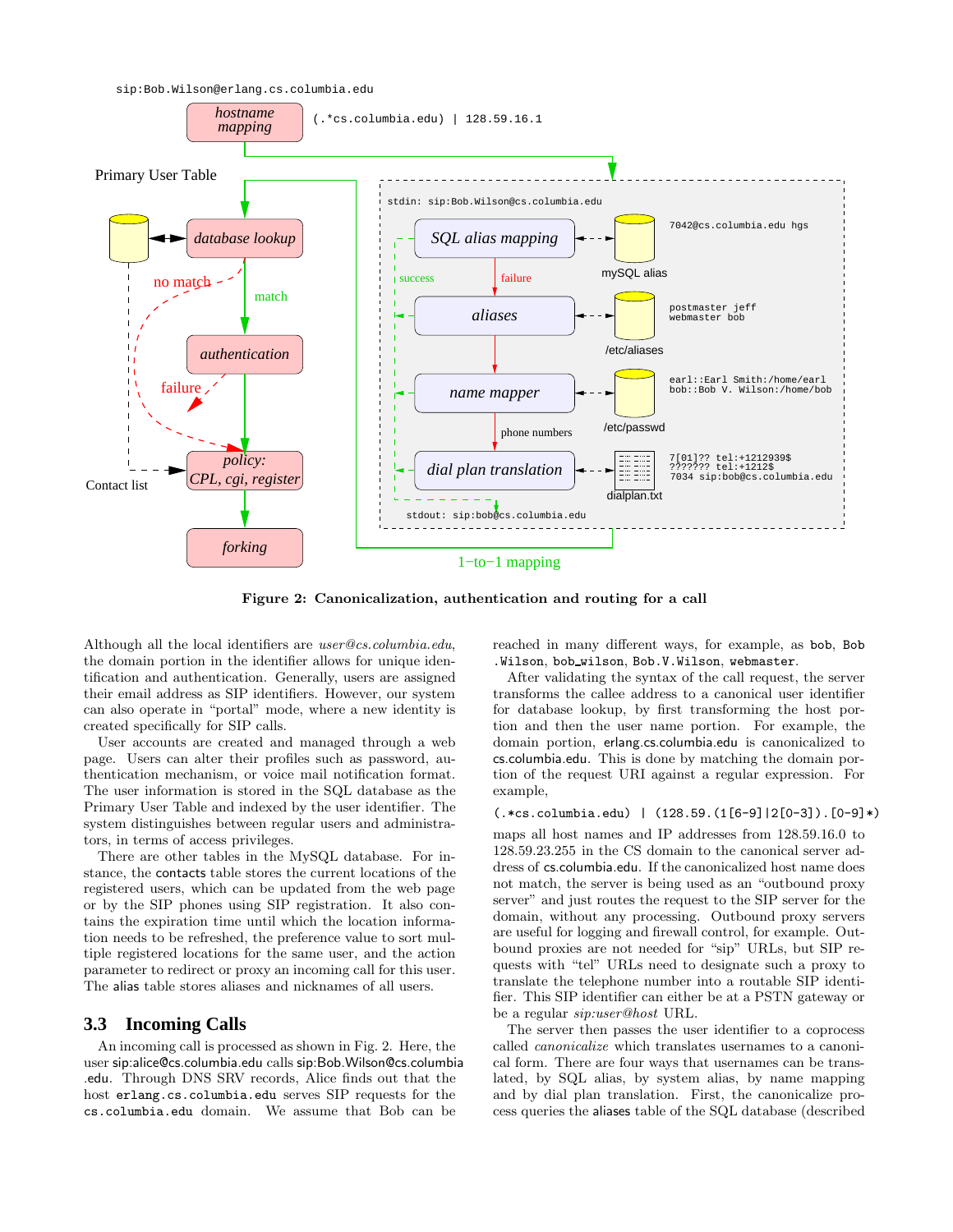in Section 3.2) to see if there is an alias entry for the user. If there is, the alias is resolved to its canonical identifier and returned. Otherwise, the system next checks the system's email aliases file. This file typically records functional aliases such as "postmaster" or "webmaster". As a third step, the canonicalize name mapper function searches the system password file to see if it can deduce a username, by comparing the request URI to various combinations of the first and last name recorded in the password entry. (In the example, the name mapper determines from the system password database that the name "Bob Wilson" corresponds to the user bob.) Finally, if the user identifier looks like a telephone number, such as sip:7018@cs.columbia.edu or is a "tel" URL such as tel:7018, canonicalize performs dial plan transformations, which are described in more detail in Section 4.1. If none of the rules match, the user identifier is returned unchanged to the server.

The SIP server then retrieves user, contact, and policy information for the user bob@cs.columbia.edu. The policy information describes how the call is handled, for example whether it is to be proxied or redirected. Bob's preferences and policy are then executed. These may, for example, demand that a calling user be authenticated, refuse or redirect calls, or apply preferences about where Bob wants to be reached. If the server determines that Bob's current policy allows Alice's call to reach him, it contacts Bob's list of registered locations. Bob's current SIP phone rings, he picks up the handset and starts talking to Alice. When they are done, either of them can terminate the call.

Note that the SIP server normally does not store any call state information and is responsible only for forwarding requests and responses. These could be the call initiation and termination requests, or something different like an instant message. While the call initiation message goes through the SIP server, the call termination message may be directly exchanged by the two user agents without any SIP server. However, the server can insist on being in the call path for all the messages using SIP Record-Route option [5]. This is useful for call logging and accounting.

Users register their network location with a registration server, typically colocated with a proxy server. A single user name can be registered at any number of devices.

# **4. PSTN INTER-OPERATION**

# **4.1 Dialplan**

PSTN subscribers are identified by telephone numbers rather than email or IP addresses. A PSTN user can reach the gateway by dialing any of the extensions assigned to the gateway's T1 line. For example, our PBX has assigned extensions in the range 7130-7139 to the gateway. So anybody who dials (212) 939-7134 reaches the gateway at extension 7134. On the gateway, we need to define a voice over IP call-leg specifier (called a dial peer). An example where the SIP server's IP address is  $128.59.19.62^2$ , is as follows:

```
dial-peer voice 1 voip
preference 1
destination-pattern 713[0-9]
voice-class codec 1
 session protocol sipv2
session target ipv4:128.59.19.62
```
 $\rm{^2The}$  IP addresses and net masks are not necessarily real.

The following example is a POTS (Plain Old Telephone Service) dial peer for specifying 7-digit local calls from SIP to PSTN.

```
dial-peer voice 1005 pots
preference 6
destination-pattern 8.......
no digit-strip
port 1/0:1
```
A "." is a wildcard for any digit, and "8" is the prefix the user must dial to reach a number outside our PBX. The "preference" parameter is used to match dial peers in a certain order.

When a call comes in from the PSTN, the gateway can react in one of the two modes, direct-inward-dialing (DID) or no-DID. In DID mode, the incoming trunk delivers the destination extension to the PBX or gateway. So a call to 7134 is forwarded to the SIP server as sip:7134@128.59.19.62. The SIP server maintains a mapping between the telephone number and the user identifier. The mapping is called a dialplan. For example, 7134 can be mapped to sip:bob@cs.columbia.edu so that the above call reaches Bob at his SIP phone (see Section 3.3). For the 713x range, the DID mode can support only up to 10 users. In the no-DID mode, the gateway will prompt the caller with a second dial tone. After the caller dials a new extension, it is captured and forwarded to the SIP server. The differences between the two modes are summarized below.

| Mode   | usage          | advantages                |
|--------|----------------|---------------------------|
| DID.   | dial directly  | simpler dialing from PSTN |
| No-DID | dial extension | supports more users       |

In the reverse direction, when a SIP user dials a telephone number, e.g., sip:9397040@cs.columbia.edu, the SIP server transforms the telephone number to the telephone subscriber tel:+12129397040. Also, as is typical for PBXs, the same number can be dialed in a number of different ways, for example, as a four-digit extension (7042), as a local phone number (939-7042) or as a global number (1-212-939- 7042), with country code. In addition, PBXs often designate a digit such as 8, 9 or 0 to reach an outside line. Thus, for IP telephones, which often follow the mobile phone model of requiring an explicit indication of the end of a phone number, a large number of variations need to be unified into a single global number which can then be used to determine the appropriate gateway.

This model is reflected in the following sample dialplan used for our server, where both a 4-digit extension and a 7-digit local number are mapped to a canonical format with country code, area code, and local number. The symbol "\$" is substituted by the matched string on the left column, while "?" matches a single digit and "\*" matches any digit string.

```
# Intra-department calls
7[01]?? tel:+1212939$
# Local (same area code) calls
??????? tel:+1212$
# Numbers prefixed by '8' are treated the same
(8)??????? tel:+1212$
# International numbers
(011)* tel:+$
(8011)* tel:+$
```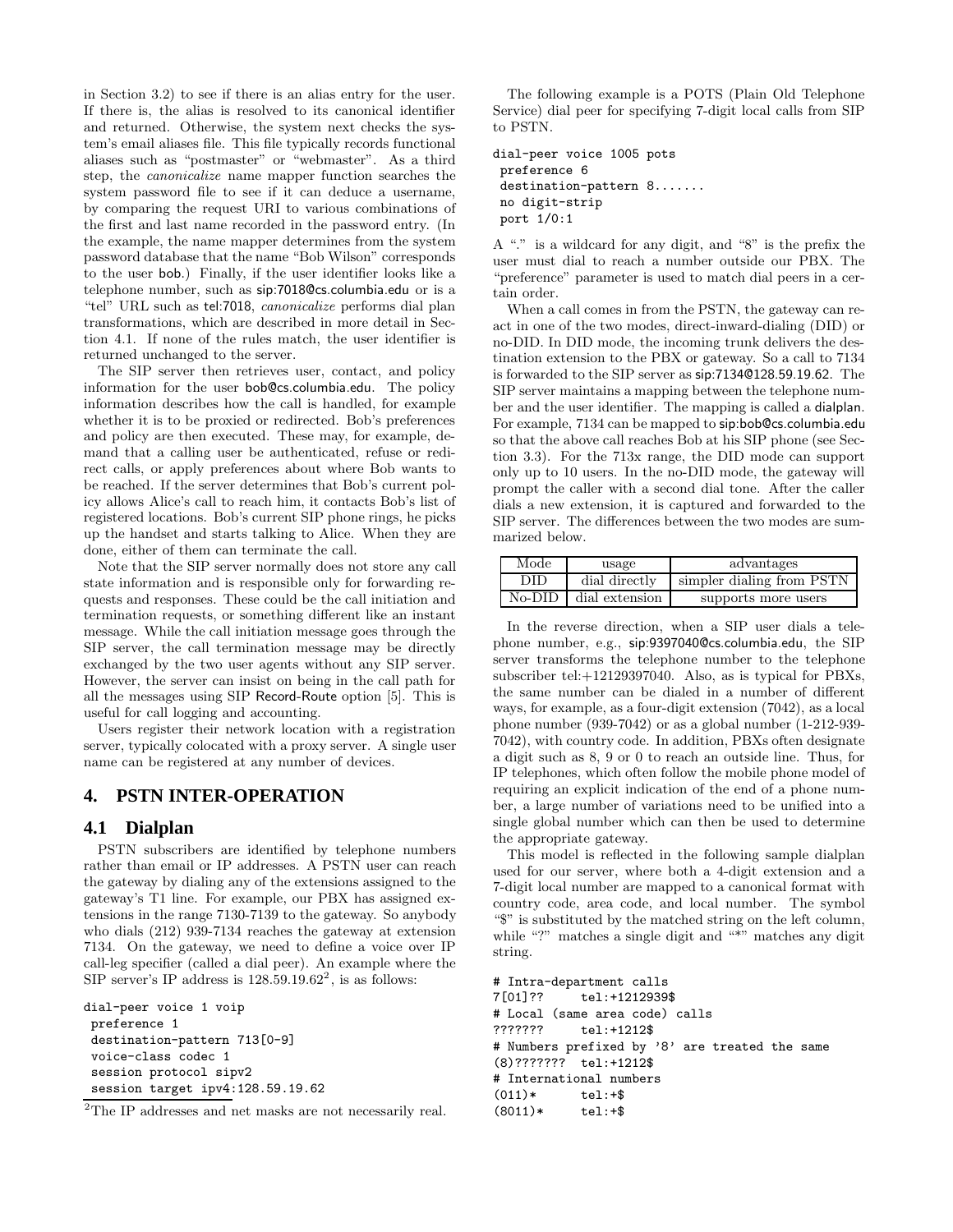The server then locates the appropriate gateway to route the call to the PSTN. For an organization with a small number of gateways, a static table, as currently used in sipd, is sufficient. If networks of IP telephony gateways are deployed, more complex routing protocols such as TRIP [17] may become essential. TRIP allows to route the call to the optimal gateway, e.g., the one closest to the destination.

In our system, each local user is assigned a "gateway class", such as faculty, staff or student. The gateway mapping table contains mappings such as the following:

#### (+1212939)7[01]?? full,guest sip:\$@gateway.office.com

Here, any call to 7000 through 7199 made by users from the "full" and "guest" classes will be routed to the gateway gateway.office.com.

The server may terminate the call if the caller does not have sufficient privileges. For example, anybody may be allowed to make intra-department and toll-free telephone calls but only the faculty and administrative staff may be allowed to make local or long-distance calls using the gateway.

#### **4.2 Connecting to the PBX**

PBX (Private Branch eXchange) is used in many corporations and universities. It centralizes telephone management, consoliates external trunk lines and voice mail. Our PBX is a Nortel Meridian Option 11C. It has an external T1 line to the public telephone network, capable of 24 incoming/outgoing calls. It also has an internal T1 line to connect with the PSTN/IP gateway. With this topology, a user can make IP telephone calls from either an analog phone (whether inside or outside the department) or a SIP UA.



**Figure 3: PBX set-up; an incoming call flow**

During deployment, we encountered quite a few problems that are worth describing. Many of them have to do with the proprietary and arcane nature of PBX systems.

**T1 line type:** A T1 line can be either channelized or PRI [1, pages 446-447]. The former supports  $24$  DS-0 (64 kb/s) PCM) voice channels, and uses Channel Associated Signaling (CAS). CAS is a form of in-band signaling, where some bits in each voice channel are "robbed" for signaling, hence the nickname robbed-bit signaling. In comparison, PRI supports 23 DS-0 B (voice) channels plus 1 DS-0 D (signaling) channel, and uses an out-of-band signaling method known as Common Channel Signaling (CCS). PRI is a form of business grade narrow-band ISDN. Channelized T1 has more voice channels, but each channel is not full 64 kb/s, and it is not guaranteed to provide advanced features such as Caller-ID. We use channelized T1 in our PBX for both T1 lines. The PRI service may require additional hardware in the PBX's T1 line-card.

| Line type                  | voice channels                     | signaling $ $ caller-ID |       |
|----------------------------|------------------------------------|-------------------------|-------|
|                            | Channelized $\vert$ 24. robbed-bit | CAS                     | maybe |
| PRI (ISDN) $\mid$ 23B + 1D |                                    | CCS                     | ves   |

- **T1 line characteristics:** First, T1 lines can use several different line codings, including AMI or B8ZS [1, pages 175-182]. We recommend B8ZS because it provides a full 64 kb/s for each DS-0 channel, whereas AMI steals one out of every eight bits (leading to 56 kb/s channel), thus degrading the voice quality. The line coding is not always independent of the line type. For instance, AMI cannot be chosen with PRI, because PRI requires a full 64 kb/s channel. Second, one needs to select a framing type, usually either Super Frame (SF), also known as D4, or ESF (Extended SF) [1, pages 210-216]. We choose ESF, which is more advanced and should be supported on most PBX systems.
- **Trunk type:** The most popular trunk types are DID (Direct Inward Dial) and TIE. A TIE line is a bi-directional trunk line. The name TIE comes from the fact that the trunk line "ties" two nodes together. We recommend configuring the T1 line as a TIE trunk, because it allows both DID (incoming) and outgoing calls.
- **Channel type:** The channel type can be data, voice-only, or data/voice. This is a crucial parameter. If a channelized T1 line is used on a Meridian system, the channel type must be set to voice-only, otherwise, IP-to-PSTN calls may fail as the PBX could treat a call as data transmission. In a Nortel Meridian PBX system, this parameter is named DSEL (Data SELector).
- **Access permissions:** Nortel Meridian systems use a concept called Network Class Of Service (NCOS). Typically, a low NCOS means low access permission. For example, 1 may indicate internal or local call only, and 7 may indicate all long-distance allowed. So if one wants to restrict his SIP phones to local PSTN (outgoing<sup>3</sup>) calls only, he should specify a NCOS of 1 for the internal T1 line.

For incoming calls, however, the scheme is less obvious: when a call arrives at the PBX, whether incoming or outgoing, the calling entity's NCOS is compared against the callee's NCOS in the PBX call routing table. Note that the callee in this case is not the internal T1 line, but the 713x range - a virtual entity. The calling entity for an incoming call is the external T1 trunk, and it usually has a NCOS of 0. The call goes through only if the caller's NCOS is high enough. In our test-bed, the 713x range is a virtual phone number range, being a part of what is called Coordinated Dialing Plan (CDP). One must ensure that the routing entry for this CDP (713x) range has an NCOS value less than or equal to the caller's NCOS, so that incoming calls can be accepted. Therefore we use an NCOS of 0 for the CDP entry.

These issues are summarized in Table 1.

<sup>3</sup>Here outgoing and incoming are viewed from the perspective of the PBX (or the department).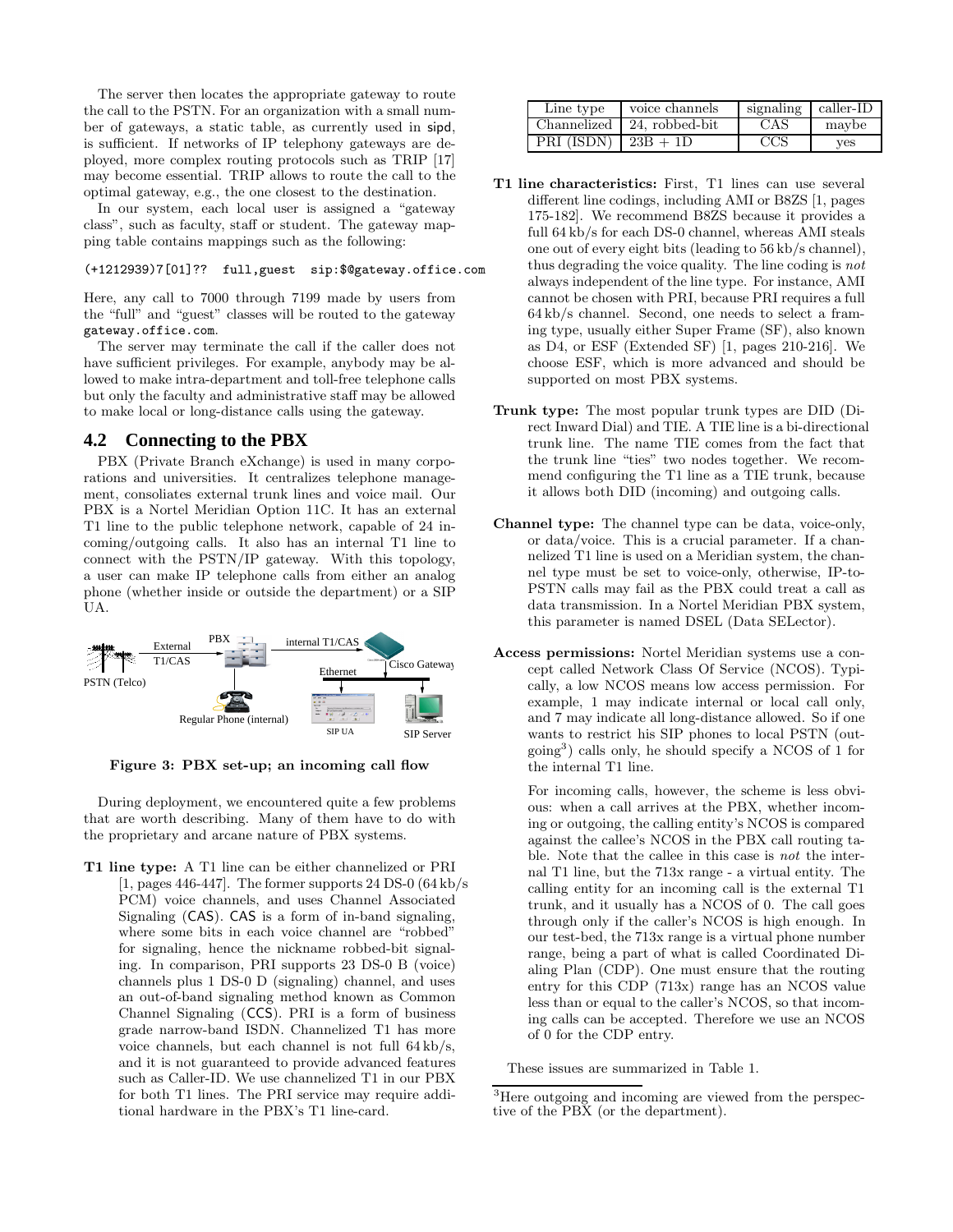| T1 attributes | common choices            | recommended  |
|---------------|---------------------------|--------------|
| Line Type     | Channelized,<br>$\rm PRI$ | PRI.<br>used |
|               | (ISDN)                    | channelized  |
| Line Coding   | AMI, B8ZS                 | B8ZS         |
| Framing       | $D4(SF)$ , ESF            | <b>ESF</b>   |
| Trunk Type    | DID, TIE                  | TIE.         |
| Channel Type  | data, voice-only,         | voice-only   |
|               | $\rm voice\text{-}Data$   |              |

**Table 1: Summary of key attributes**

#### **4.3 Security Issues**

We need to deal with three security-related issues, namely user registrations, remote callers and access to the PSTN. First, user registrations need to be authenticated to prevent unauthorized users from redirecting calls to themselves or elsewhere. We use digest authentication, where a shared secret between the server and the client is verified via challengeresponse.

Secondly, a local user may choose to force remote callers to be authenticated. We cannot rely on a public key infrastructure, so we chose a more pragmatic, albeit less secure, approach. Our authentication goal is to establish a consistent mapping between a caller's SIP identity and her email identity. If a caller is unknown, a mail message is sent to the same identifier, treated as an email address. The mail message contains a randomly generated password and a link to the original called SIP URL. The caller simply retries the call after receiving the email message and stores the secret for future use. This ensures that the SIP caller is indeed identical to the corresponding email address. (One approach that does not work is to simply have the callee issue an IN-VITE in the reverse direction. This could be easily abused to cause somebody to make nuisance calls to a third party.)

It should be noted that it is much harder to use call filtering to prevent VoIP crank calls than their PSTN equivalent since Internet identifiers are abundant and cheap. However, it is possible to at least restrict unknown callers to, say, daytime hours or leaving voicemail.

Finally, we need to restrict access to the PSTN gateway. In most cases only an outgoing call incurs a toll charge. The last line of security in such case is the PBX, but the PSTN/IP gateway and the SIP proxy server are in general much more flexible and programmable. Currently, our gateway does not have user authentication and authorization capability, so we delegate this functionality to the SIP proxy server, so that only authorized users can make calls. However, if a user discovers the gateway's IP address, he can still bypass the proxy and make "free" calls. To enforce security without adding security code to the gateway, we can make the gateway "reject" direct-dialed calls. Since our gateway is a fully functional Cisco 2600 router with IOS (Internetwork Operating System), we can use the IOS Access Control Lists (ACL) to accept SIP requests only from the proxy, but accept UDP media streams from all potential users. The following example IOS ACL blocks certain inbound traffic on the gateway 128.59.19.61. Its subnet has a net mask of 255.255.255.0, hence its ACL's reverse mask is 0.0.0.255. The gateway would allow UDP media packets from machines on the same subnet with port number range 512 to 65535. However, since SIP requests are typically carried on UDP port 5060 (inside 512-65535), to reject "direct-dialed" SIP calls, our ACL allows a UDP packet only if its destination is not the gateway (128.59.19.61)'s SIP port (5060). Note that the SIP proxy server (128.59.19.62)'s request will still be honored because ACL rules are evaluated in the same order they are defined.

```
interface FastEthernet0/0
ip address 128.59.19.61 255.255.255.0
ip access-group 101 in
...
access-list 101 permit ip host 128.59.19.62 any
access-list 101 permit udp 128.59.19.0 0.0.0.255 \
   range 512 65535 host 128.59.19.61 neq 5060
```
All the calls from the gateway are forwarded to the SIP server. This configuration, along with the SIP Record-Route mechanism that forces subsequent requests within a call to traverse a designated set of proxies, allows call logging and billing services to be part of the SIP server.

## **5. OTHER SERVICES**

This section describes other services provided by the system.

#### **5.1 Programmable Call Handling**

When receiving an incoming call request, the SIP server finds the current user location and either proxies, redirects or rejects the call initiation message. Although this simple model satisfies most of the needs, some advanced users may want a more complex scenario. For example, "reach me at my office phone during office hours and call me at my home after office hours, or don't disturb me when a telemarketer calls." This can be implemented by uploading a piece of software on the server, which governs its behavior based on the time-of-day or caller identification. SIP allows many different ways to achieve this, for example, via the XML based Call Processing Language (CPL [16, 11]) and the SIP Common Gateway Interface [12]. The latter is similar to HTTP-CGI. SIP-CGI scripts can be written in any language. Our SIP server, sipd, supports SIP-CGI. A CPL implementation is in progress. The piece of software which alters the server behavior, either a SIP-CGI or a CPL script, can be uploaded to the server using a SIP UA such as sipc, or edited from a web page. An example of a service is a calendar-based call routing system. Calendaring and scheduling information formatted as iCal [2] is combined with a policy file and then converted into a CPL script, which is uploaded to the server. The policy expresses rules such as "if Joe calls and I'm busy (according to my calendar), forward to secretary". Services can also be driven by caller preferences [21], where the caller indicates desired call routing and handling behavior. For example, a caller may request that calls are not forked or that calls are not routed to voicemail or attendants.

#### **5.2 Unified Messaging**

Answering machines and voice mail systems are crucial PSTN components. They are equally important in an Internet telephony environment. Installing the voice mail service on every SIP phone is inefficient and inconvenient if the user has many phones. Secondly, it may not work if the user has calls forwarded to many different devices. Also, endsystem-based answering machines place a high premium on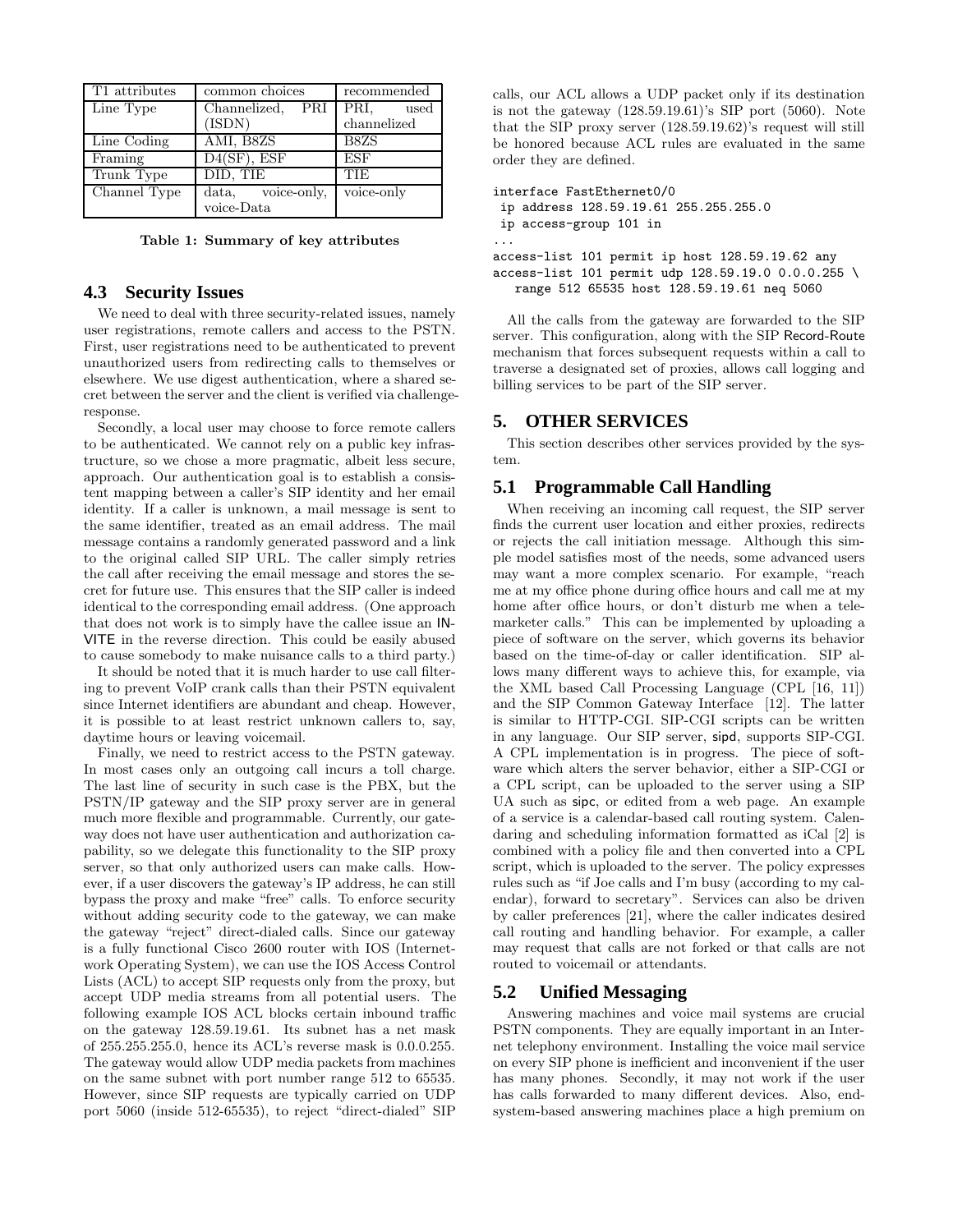the reliability of those end systems. Centralized voice mail systems have an advantage in the centralized management of user accounts and configuration. An Internet-based voice mail system can be integrated easily with other Internet services like email, web, video mails and fax, giving an unified messaging environment. Moreover, it can use the existing protocols and tools, like SIP and RTSP (Real Time Streaming Protocol [19]).

Our system uses SIP for signaling and RTSP for storage and retrieval of voice messages as described in [24]. The user gets an email notification when a new message arrives. The user messages are also listed on a web page, where they can be played by just a mouse-click. Alternatively, an RTSP client such as Apple's QuickTime can be used to play back the message. Using streaming media to deliver voicemail avoids having to download the whole message while traveling, for example.

# **5.3 Multi-party Conferencing**

Multi-party conferencing is also an important telephony service, provided in the PSTN by conference bridges. Our Internet telephony environment employs a SIP conference server with audio and video capabilities. The conferences can be set up via a web interface.

Every conference is identified by an address similar to the canonical user identifier, e.g., staffmeet@cs.columbia.edu. Users join the conference by dialing that conference address. The dialplan in the SIP server can map telephone numbers to the conference addresses, so that regular PSTN users can also take part in conferences. This requires dynamic modification of the dialplan.

The system can be extended to provide dial-out conferences instead of the traditional dial-in conferences. In this mode, the conference server itself invites the participants at the start of a pre-configured conference.

The SQL database stores various conference attributes and can be updated from a web page. These include the conference identifier, duration and schedule, authentication mechanism for restricted conferences, limit on the number of participants, types of media allowed, and so on. The participant list can be further restricted by defining different capabilities for different set of participants. For instance, one may want a conference where anybody can listen but only users @cs.columbia.edu can send media. Authentication of PSTN phones requires some form of voice interface, which we are currently adding.

# **6. SCALABILITY**

This section describes some of the scalability issues which may be encountered when we extend the system to large scale environment with thousands of registered users. The distributed nature of the components in our environment allows putting more components to meet the needs of a largescale user base. For example, multiple conference servers can be installed, with each running only tens of active conferences.

For scaling proxy servers, we make use of the DNS SRV capability in SIP. A DNS SRV [3] resource record lists a set of servers, ordered by priority, for each service and domain. For example,

example.com \_sip.\_udp 0 40 a.example.com

- 0 40 b.example.com
- 0 20 c.example.com
- 1 0 backup.somewhere.com

indicates that the servers a, b, c should be used if possible, with backup.somewhere.com as the backup server. Within the three primary servers, a and b are to receive a combined total of 80% of the requests, while c, presumably a slower server, should get the remaining 20%. Weighted randomization by the client is used to achieve this distribution.

However, simple randomization is not sufficient since servers need to share access to the same registration information. Thus, in the example above, each server would have to replicate incoming REGISTER requests to all other servers or update a common shared database. In either case, updates or lookups would quickly become the bottleneck. (In SIP, clients typically register once an hour, thus, for a wireless operator with one million phones, the database has to process about 280 requests per second.)

We solve this problem in our two-stage scaling architecture, shown in Fig. 4. We divide a domain server group into two parts, a set of stateless proxy servers and a set of clusters. The first set of proxy servers perform very simple stateless request routing. For example, they may route based on a hash of the user identifier, with each hashing range mapping to a particular second-stage server, or, for reliability, a cluster of servers. The cluster member is again determined via the DNS SRV. In the figure, each letter of the alphabet gets its own server cluster, so that the request for bob@example.com is routed to a server in the "b" cluster. The second-stage server then performs the actual request processing.



**Figure 4: SIP scalability using DNS SRV**

The architecture has the advantage that it scales for both call setup and registration. Each server in a cluster forwards each registration, via multicast or unicast, to all other members in a cluster, but since registrations are split by weight, not all servers for the domain need to see every registration. This architecture scales to any desired processing load and user population size. (A related scaling technique is used by large-scale email.)

Moreover, SIP's redirect feature can also be used to delegate requests to less loaded servers.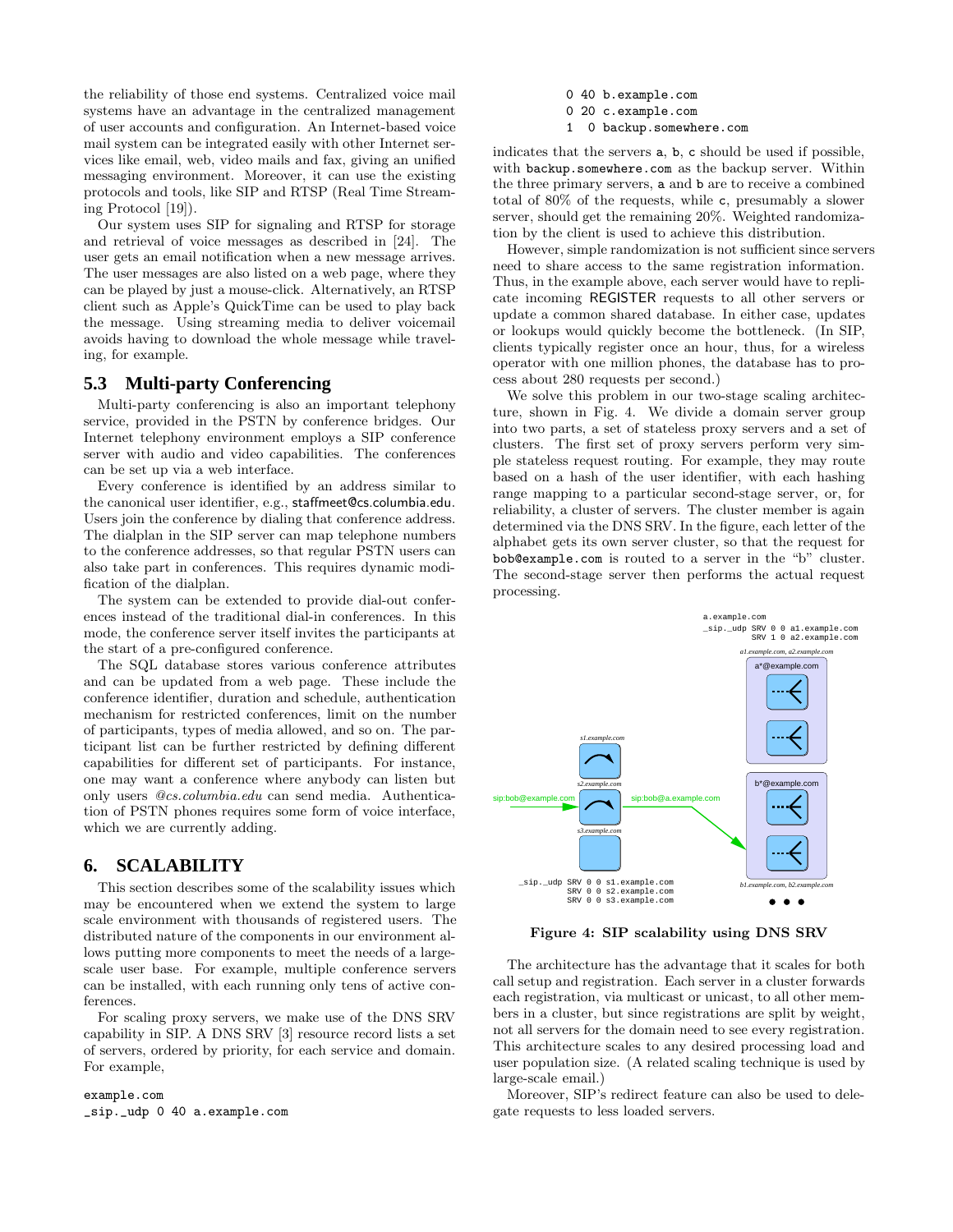The SIP server and the unified messaging server do not handle the real-time media packets, so their load is relatively low. On the other hand, the RTSP media server and the SIP conference server do need to handle the media streams. However, use of multiple servers distributes the load and is scalable.

The primary bottleneck is the SIP-PSTN gateway. Given that a single T1 line can support only 24 simultaneous calls, larger systems will require more T1 lines between the gateway and the PBX. If cost permits, installing multiple gateways is an option. Alternatively, some PBXs can now be equipped with Ethernet interfaces. In the future, it appears likely that carriers will offer gateway services, often called "IP centrex", removing the need for smaller organizations to have their own gateways. (The term IP centrex is somewhat misleading since, unlike for traditional centrex, media streams between extensions of the same organization do not have to be sent to the IP centrex.)

The LAN bandwidth could be another bottleneck. For gateway calls alone, if all 24 voice channels on the T1 trunk are active, without silence suppression, and assuming 64 kb/s PCM encoding, the voice traffic is  $24 \times 64$  kb/s = 1.536 Mb/s in each direction. The total traffic is  $1.536 \times 2 = 3.072 \text{ Mb/s}$ in full duplex. IP/UDP/RTP has an overhead of about 40 bytes per packet, so the gross traffic will be somewhat higher. With a 20 ms packet interval, each PCM packet is  $160+40 = 200$  bytes, leading to a gross load of  $200/160 \times$  $3.072 = 3.84 \text{ Mb/s}$ . With a 40 ms packet interval, gross load is 3.456 Mb/s. 3-4 Mb/s may represent a medium load and cause increased delay for the gateway on a 10 Mb/s Ethernet interface. Choosing a low bit-rate codec such as G.729 [6] (8 kb/s) reduces the traffic dramatically to 384 kb/s, not counting IP/UDP/RTP overhead. Low bit-rate codecs are, however, more sensitive to overhead. With 20 ms packet interval, gross traffic becomes  $(20+40)/20 \times 384 = 1.152 \text{ Mb/s}.$ 40 ms is more efficient, leading to  $(40+40)/40 \times 384 = 768$  kb/s. Silence suppression can reduce the traffic further by at least half, since voice activity factor is typically 40-45\% [10]. Therefore, LAN bandwidth should not be a bottleneck for a few tens of simultaneous calls if we use a fast network interface (e.g., 100 Mb/s), a low bit-rate codec, silence suppression, or a combination of these options.

#### **7. RELATED WORK**

Internet telephony has become an active area, with a number of companies such as Net2Phone, DialPad and MediaRing providing PC-to-PC and PC-to-phone calls. Their objective is mainly to provide low-cost call service to PSTN from the public Internet, whereas our architecture is well-suited for Internet telephony infrastructure within an organization. This is initially intended to minimize telephone infrastructure and service costs for an organization. Internal calls can be carried over IP with virtually no added cost. The infrastructure is connected to the public Internet as well as the external PSTN network. It allows external callers on the Internet to reach a SIP user or an internal PSTN number within the organization for free.

## **8. CONCLUSIONS AND FUTURE WORK**

We have described the architecture of our Internet telephony installation consisting of the SIP server, SIP-PSTN gateway, RTSP media server, unified messaging server, conferencing server and SIP-H.323 translator.

The test-bed is initially intended for small scale experiments within the department and later to be extended to a campus-wide Internet telephony environment. A similar architecture can be deployed at other campus and organization networks who want to benefit from the services provided by Internet telephony, in particular SIP.

We will continue with integration of additional services. For example, SIP-based instant messaging and presence will allow a standard way to send instant messages and form buddy lists [14, 15]. Combining presence and Internet telephony offers improved services, reducing, for example, the number of failed call attempts or involuntary redirects to voice mail. We are implemementing a VoiceXML [26] browser that allows us to easily implement services such as retrieving email, including voicemail, via traditional phones, but also simplifies the task of building voice menus, making such services available to small organizations. (VoiceXML is an XML DTD that mimics HTML forms input via DTMF or speech recognition.) SNMP (Simple Network Management Protocol) based monitoring and control of the SIP server has been implemented.

We are currently instrumenting our proxy and conference server to better understand how to build highly scalable systems. The performance evaluation of SIP servers is more difficult than that of, say, web servers since finding the maximum operating rate is complicated by SIP's use of UDP, causing packet loss and retransmissions under overload. Also, the workload is likely to differ dramatically between registration-bound mobility service and script-processing-bound service engines.

A commercial deployment involves many other issues related to security, billing and quality of service. One of the disadvantages of current PBXs is that it is hard to tailor their billing information to local needs, usually resulting in having to manually inspect paper printouts. We are implementing call logging in sipd via an SQL database interface. Also, enhanced security and encryption may be needed when operating over the Internet. Interworking with the corporate firewalls and Network Address Translators (NATs) is another challenge. We are also planning developing a Windows CE version of our SIP UA, making it possible to integrate wireless PDAs into the infrastructure.

Finally, a short-term goal is to deploy the system throughout the Computer Science department and then be able to replace our PBX. In the long term, we will provide direct SIP services for integrated access, and address Quality of Service issues.

# **9. ACKNOWLEDGMENTS**

We would like to thank Enlai Chu of Cisco, Keane Chin of SIP Communications Inc., and Sarmistha Dutta of Columbia University for their help with the Cisco gateway and departmental PBX, Xiaotao Wu for sipc and Tarun Kapoor for the MySQL database installation.

This work was supported by equipment and research grants from 3Com, Cisco, Clarent Communications, Lucent, SIPcomm, and Sylantro.

# **10. REFERENCES**

[1] J. Bellamy. *Digital Telephony*. John Wiley & Sons, New York, 1991.